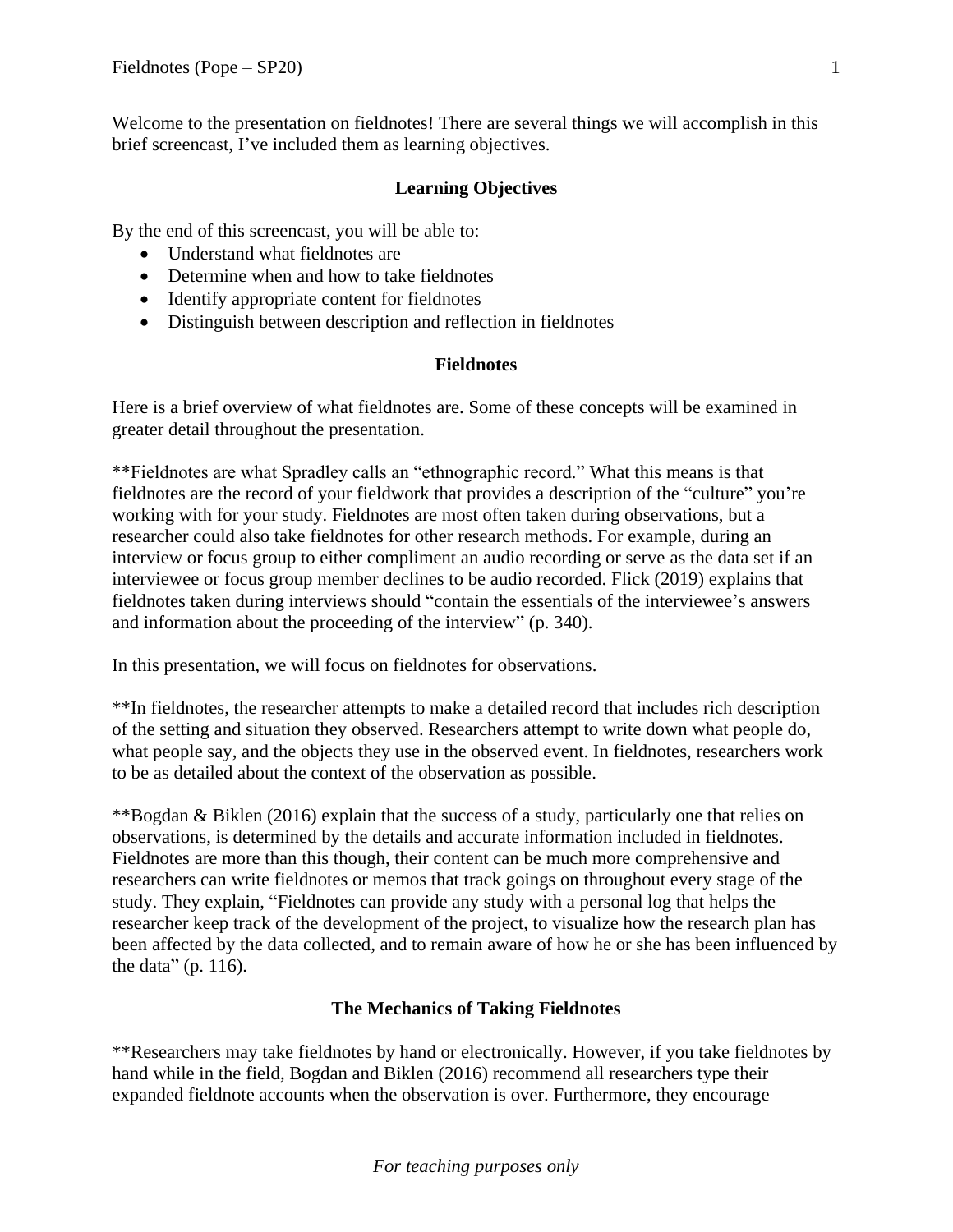researchers to develop a plan for storing and organizing fieldnotes and other qualitative data collected during a study from the outset of this project and to follow this plan to the end of the study. Using technology in these ways allows a researcher to have a more streamlined analysis process.

\*\*Each time a researcher enters the field for an observation, a new set of fieldnotes should be taken. This means that researchers don't have one document with pages of pages of fieldnotes from all the observations they've conducted throughout a study.

\*\*At the beginning of every set of fieldnotes, researchers to write front matter that provides brief details of where and when the observation occurred. This front matter could include the location, time, date, set up of observation site, participants in attendance, etc.

\*\*Finally, some researchers will draw an image of the set up of the observation site. This helps in recall for provide details necessary in the fieldnotes. Researchers may also take pictures of the site. Pictures are usually taken with the consent of the site organizers. They also will not typically have participants in the pictures unless express consent has been given.

#### **Content of Fieldnotes**

According to Spradley, there are 4 types of fieldnotes.

\*\*The first is the condensed account. This is taken while a researcher is in the field during which time they attempt to jot down as much about the scene as possible. This includes what they see participants do, what tools they use, and direct quotes of what they say. In the early stages of observations, when researchers are still conducting descriptive observations, these condensed accounts should be as comprehensive and broad as possible. These versions are an account of what the researcher witnessed and, because it's impossible to write down everything, often these accounts include "phrases, single words, and unconnected sentences" (p. 69). Researchers attempt to record key activities and phrases during these accounts.

\*\*As soon as possible after the observation has ended and the researcher leaves the field, the researcher "should fill in details and recall things that were not recorded on the spot" (pp. 69-70). The expanded account is a detailed narrative of the observation, a time when the researcher uses rich description to bring what they observed alive in writing. Think of the expanded account as the time when the researcher writes a comprehensive story detailing the scene they witnessed. When reading the account, researchers should feel transported back to the scene and if others read the account they should feel as if they were there themselves. These accounts show the researchers voice, require detailed recall, and have a touch of creative writing to them.

\*\*It may also be helpful for researchers to keep a fieldwork journal where they can draw the scene in front of them and keep a "record of experiences, ideas, fears, mistakes, confusions, breakthroughs, and problems that arise during fieldwork. A journal represents the personal side of fieldwork; it includes reactions to informants and feelings you sense from others" (p. 71).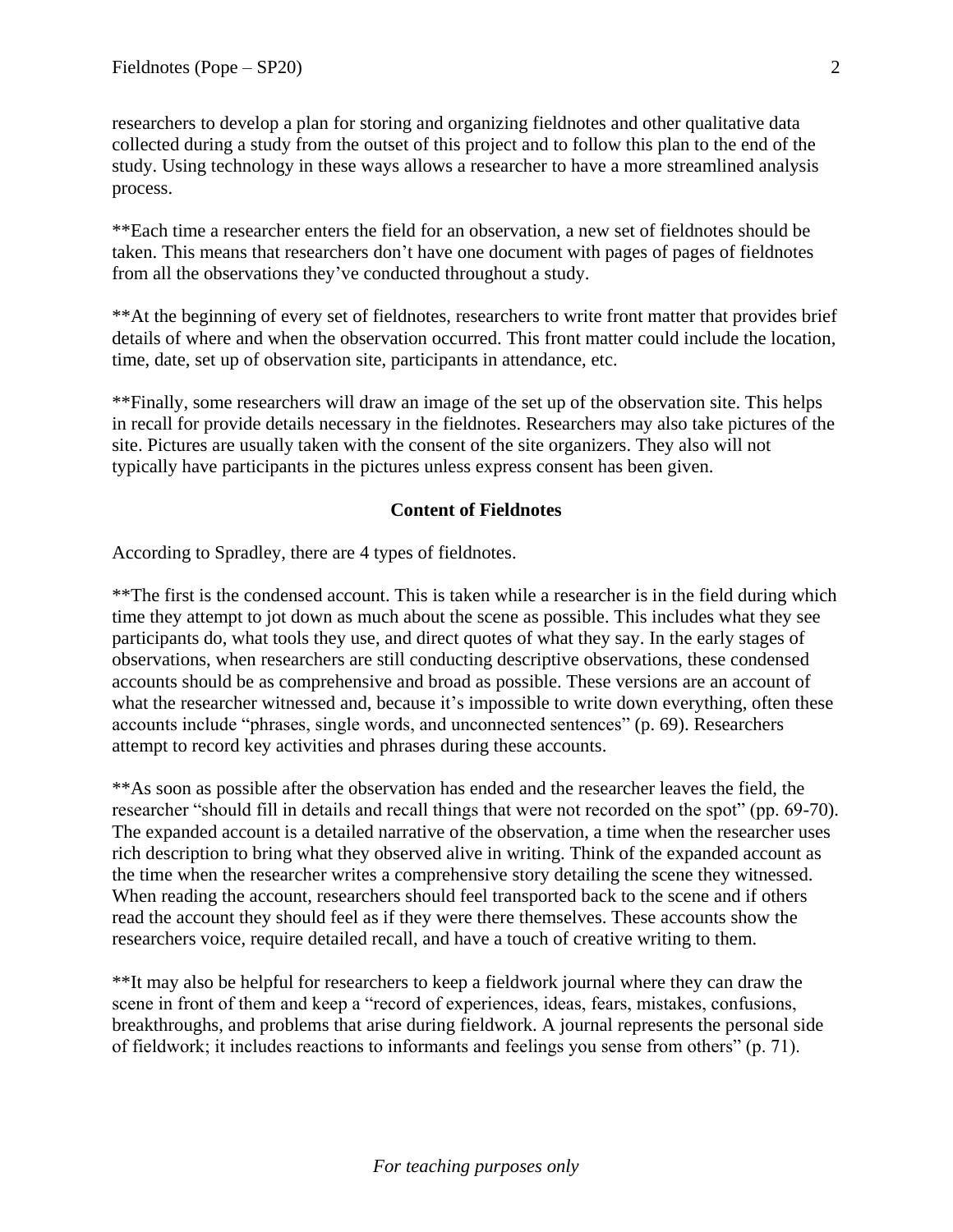\*\*Finally, researchers may use fieldnotes as a form of analysis and interpretation. This type of fieldnotes would not be attached to a particular observation (or even type of research method) but would allow the researcher a time to take a deeper look at their data and what may be becoming clear to them throughout the research process. Spradley describes this type of fieldnotes as a time for "generalizations, analysis of cultural meanings, interpretations, and insights" into what is being studied (p. 72). This type of fieldnotes may be called memos, analysis memos, or the like and is where researchers begin the analysis process. They are often written during data generation and allow a researcher to track their interpretations and analytical thinking from the outset of the data collection period and into an analysis period.

#### **Description vs. Reflection**

In expanded and condensed accounts, the content of fieldnotes can be organized into two different areas, description and reflection.

\*\*Descriptive fieldnotes are a time where a researcher describes a scene in as much detail as possible. Much of what was discussed earlier in this presentation would be included in the descriptive fieldnote category. This is the majority of the content of fieldnotes and the researcher attempts to objectively and accurately describe what they witnessed during the observation. It is important during descriptive accounts to be clear, do not use abstract wording or phrasing, and provide detail of what was witnessed rather than the researcher's assessment of what was witnessed. This aspect of fieldnotes is not a summarization, but a detailed account in chronological order of what happened. Researchers write what people were actually doing or saying. Researchers provide accounts of what people looked like, what the dialogue was, what the setting looked or felt like, the activities they observed, and even their own behavior.

\*\*As an example of appropriate detail, Bogdan and Biklen provide these two snippets from fieldnotes: Instead of writing "The child looked a mess," the researcher should be more specific. What made the researcher characterize that child as a "mess?" More appropriate to fieldnotes would be, "The child, who was seven or eight years old, wore faded, muddy dungarees with both knees ripped. His nose was running in a half inch stream down to his mouth, and his face was streaked clean where he had rubbed it with his wet fingers."

\*\*Researchers will also take reflective fieldnotes. These reflective fieldnotes are what Spradley recommends keeping in a fieldwork journal. In reflective fieldnotes, researchers include a more personal account of or from the observation. This type of fieldnotes can be taken during the observation or after.

\*\*If they're recorded during the observation, they should be distinguished from the descriptive account in formatting (perhaps through italization, underlining, or separation into another paragraph with a label "reflection"). This would be a time where a researcher would provide assessment, wonderings, or considerations of the possible meaning of what they witnessed. Bogdan and Biklen call reflections made during the observation "observer's comments" (p. 119). This would be phrases, sentences, or short paragraphs during which time a researcher records their thought process during the observation.